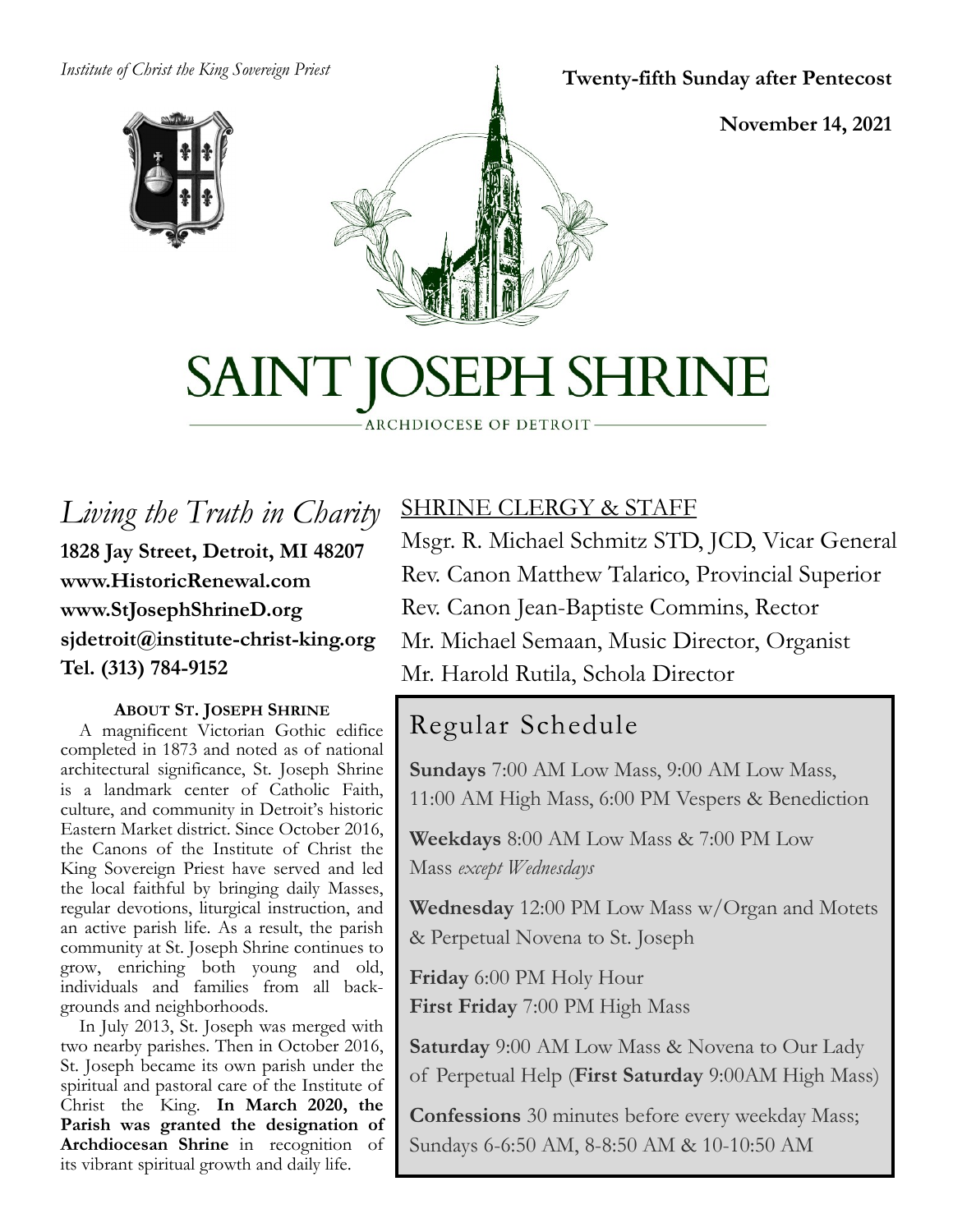| <b>11.90 (C)</b><br>Liturgical Calendar                                                                          |                                                                                      | $\bm{Ser}$             |
|------------------------------------------------------------------------------------------------------------------|--------------------------------------------------------------------------------------|------------------------|
| Sunday, November 14, Twenty-fifth Sunday after Pentecost                                                         |                                                                                      | Tuesday<br>Dedicat     |
| 7AM Low Mass                                                                                                     | † Vince Macri, requested by the Allens                                               | Shrine                 |
| 9AM Low Mass w/organ                                                                                             | <b>Vera Lucaj,</b> requested by Vera Lucaj                                           | 7PM Hi                 |
| 11AM High Mass                                                                                                   | Pro Populo                                                                           | MC: Joh                |
| 6PM Vespers & Benediction                                                                                        |                                                                                      | Thur: Ol               |
|                                                                                                                  | Monday, November 15, Saint Albert the Great, Bishop, Confessor, & Doctor             | AC1: Jan<br>AC2: Te    |
| <b>8AM Low Mass</b>                                                                                              | Mark Fredal, requested by family                                                     | Crucifer:              |
| 7PM Low Mass                                                                                                     | Alyse Ledford, requested by Beth Ledford                                             | Sunday,                |
|                                                                                                                  |                                                                                      | Last aft               |
| Tuesday, November 16, Dedication of Saint Joseph Shrine                                                          |                                                                                      | 7AM Lo                 |
| <b>8AM Low Mass</b>                                                                                              | † Henry Zielenski, requested by Robert Wenderski                                     | as at                  |
| 7PM High Mass                                                                                                    | Pro Populo                                                                           | 9AM Lo                 |
|                                                                                                                  | Wednesday, November 17, Saint Gregory Thaumaturgus, Bishop & Confessor               | AC1: An<br>AC2: Th     |
| 12 Noon Low Mass & SJ Novena Devotions                                                                           | <b>St. Joseph Confraternity</b>                                                      | 11AM H                 |
|                                                                                                                  |                                                                                      | MC: Oliv               |
|                                                                                                                  | Thursday, November 18, Dedication of the Basilica of Saints Peter & Paul             | Thur: Jua              |
| <b>8AM Low Mass</b>                                                                                              | <b>Special Intention, requested by Celeste Coyro</b>                                 | AC1: Aa<br>AC2: Lu     |
| 7PM Low Mass                                                                                                     | <b>Timothy Simmons, requested by John Simmons</b>                                    | Crucifer:              |
|                                                                                                                  | Friday, November 19, Saint Elizabeth of Hungary, Duchess & Widow                     |                        |
| <b>8AM Low Mass</b>                                                                                              | † Duperval Bateau, requested by Julio Bateau                                         | <u>Us</u>              |
| 7PM Low Mass                                                                                                     | Private Intention, requested by Harold Rutila                                        | Tuesday                |
|                                                                                                                  |                                                                                      | Dedicat<br>Shrine      |
| Saturday, November 20, Saint Felix of Valois, Confessor<br>9AM Low Mass & Devotion to Our Lady of Perpetual Help |                                                                                      | 7PM Hi                 |
|                                                                                                                  |                                                                                      | - Ed Laa               |
|                                                                                                                  | † Angela Macri, requested by the Allens                                              | - John H               |
|                                                                                                                  | Sunday, November 21, Twenty-sixth and Last Sunday after Pentecost                    | - Paul Fe              |
| 7AM Low Mass                                                                                                     | <b>Michael Wisnewski, requested by Beth Ledford</b>                                  | - Ismael<br>- Steven   |
| 9AM Low Mass w/organ                                                                                             | † Cadet Bateau, requested by Julio Bateau                                            |                        |
| 11AM High Mass                                                                                                   | Pro Populo                                                                           | Sunday,                |
| 6PM Vespers & Benediction                                                                                        |                                                                                      | Last aft<br>7AM Lo     |
|                                                                                                                  |                                                                                      | Kyle Greg              |
| FROM THE VICE-RECTOR, CANON SEQUEIRA                                                                             |                                                                                      | 9AM Lo                 |
| A note of thanks to Canon Aaron Huberfeld, Rector of St. Mary's Oratory                                          |                                                                                      | - Paul Fe              |
| on Friday and Saturday, and for helping us out this weekend.                                                     | in Wausau, WI for visiting us to preach a retreat to the Society of the Sacred Heart | - Brian C<br>- Matt La |
|                                                                                                                  | Please take note that next week, the children's catechism on Wednesday,              | - Joe Alle             |
|                                                                                                                  | November 24 is cancelled. Last year, almost no one showed up for class, due to       | - John H               |

preparations or travels for Thanksgiving. On Thanksgiving Day, **Thursday, November 25, there will be only one Mass at 8AM**. There is no better way to give thanks than the *Eucharist* (which comes from the Greek for thanksgiving). The Community will be away for the feast. We will return on Friday in the early afternoon. **There is no 8AM Mass on Friday, November 26.** The Friday evening schedule beginning with Holy Hour at

6PM will be maintained. *Ite ad Joseph!*

### **<sup>S</sup> <sup>e</sup> rv er <sup>S</sup> <sup>c</sup> he du le**

**y**, November 16, **Dedicate** St. Joseph **7PM High Mass** n Simonson liver Smith nes Chisholm d Shaw Thomas Ohotnicky

November 21, er Pentecost **7AM Low Mass**  *as available* **9AM Low Mass w/organ** thony Skinner omas Skinner **11AM High Mass** ver Smith an Pablo Delgado ron Marshall ke Chisholm Jude McGeorge

#### **Usher Schedule**

y, November 16, **Dedication of St. Joseph 7PM High Mass** bs. Iowting rrini<sup>.</sup> Lebron Graham November 21, er Pentecost  $\mathbf{W}$ **Mass**  $-$  *Laabs*  $\mathbf{C}^*$ *Kyle Gregory* w Mass w/organ rrini<sup>.</sup> Carey angenderfer en Iowting **11AM High Mass**

- Ismael Lebron
- Don Sadowski
- Anthony Russo
- Richard Lewandowski, Jr.
- Steven Graham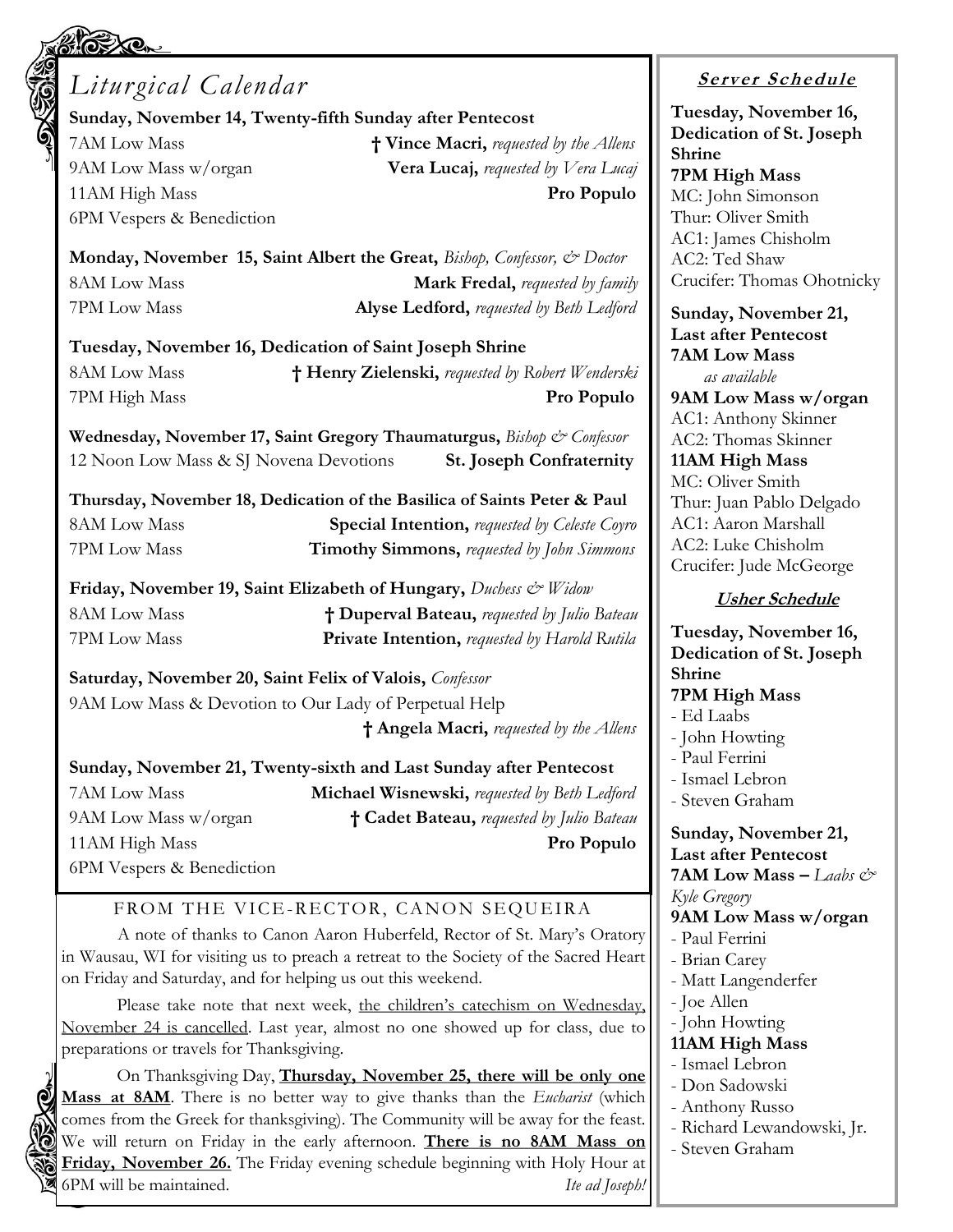#### **Calendar of Events**

#### *Prayer to St. Joseph by St. Francis de Sales* **Historic Renewal Campaign Prayer**

Glorious St. Joseph, spouse of Mary, grant us thy paternal protection, we beseech thee by the heart of Jesus Christ. O thou, whose power extends to all our necessities and can render possible for us the most impossible things, open thy fatherly eyes to the needs of thy children. In the trouble and distress which afflicts us, we confidently have recourse to thee. Deign to take under thy charitable charge this important and difficult matter, cause of our worries. Make its happy outcome be for God's glory and for the good of His devoted servants. Amen.

#### **MASS INTENTIONS AT THE SHRINE**

Since St. Joseph was designated a Shrine in March of last year, and **due to our continued growth**, the number of Mass intentions that we received has increased enormously. We say upwards of 730 Masses a year, not including the extra Feast Day Masses. While it is good to see such growth, Mass Intentions that we have received in December of 2020 are being booked now! In order to be fair to every one, please consider the following:

- 1. Please enroll your intention in our St. Joseph Confraternity. For a \$50 donation per enrollee, they will get 52 Masses a year: every Wednesday at Noon from 3/19 to 3/19.
- **2. Otherwise, please request 2 Public Mass Intentions a year.**

#### **SUNDAY DEVOTIONS AT THE SHRINE**

Given the quantity of work for the priests at the Shrine on Sundays, members of the Men of Saint Joseph and the Helpers of the Holy Family are requested to come to the altars of St. Joseph and Our Lady on their own initiative for their regular monthly devotions to their patrons without waiting for a canon to lead them in prayer.

**1st Sunday of the Month:** Men of Saint Joseph. Devotions to their patron at his Side Altar.

2nd Sunday of the Month: Holy Name Society Devotions. Pledge made after Mass at Main Altar.

**3rd Sunday of the Month:** Helpers of the Holy Family. Devotions at the Altar of Our Lady.

**TODAY! November 14,** Lesson in the Liturgy, in the Social Hall after the 11AM High Mass.

**Also TODAY! First Communion class** in the Rectory basement classroom after 11am High Mass.

**Wednesday, November 17, Teenager Catechism** in **Social Hall** at 7pm.

**Friday, November 19, Aquinas Night** in Social Hall after 6PM Holy Hour, 7PM Mass. Conference Topic: **Matters of Death & Life 2 - Unbaptized Souls, the Dead, the Saints**

**Wednesday, November 24,** Children's Catechism **CANCELLED**.

**Thursday, November 25,** Thanksgiving Day! **Mass at 8AM ONLY**. The Community will be away celebrating Thanksgiving with friends. We will return on Friday in the early afternoon.

**Friday, November 26, Holy Hour at 6PM, Mass at 7PM ONLY**. The Community will return in the early afternoon from Thanksgiving celebrations with friends.

#### **Historic Renewal Update**

*www.HistoricRenewal.com*

**Church Stonework Restoration half completed. Stained glass window restoration in progress!**

#### **BLESSINGS OF SACRAMENTALS**

Please note that due to the ever increasing attendance at the Shrine, it is becoming increasingly more difficult to bless items after Mass. Henceforth, all items to be blessed should be placed in the appropriate basket next to the confessional in front of Our Lady's Altar. After Wednesday of the week, these items can be retrieved from the basket of blessed articles on the same table in front of Our Lady's Altar.